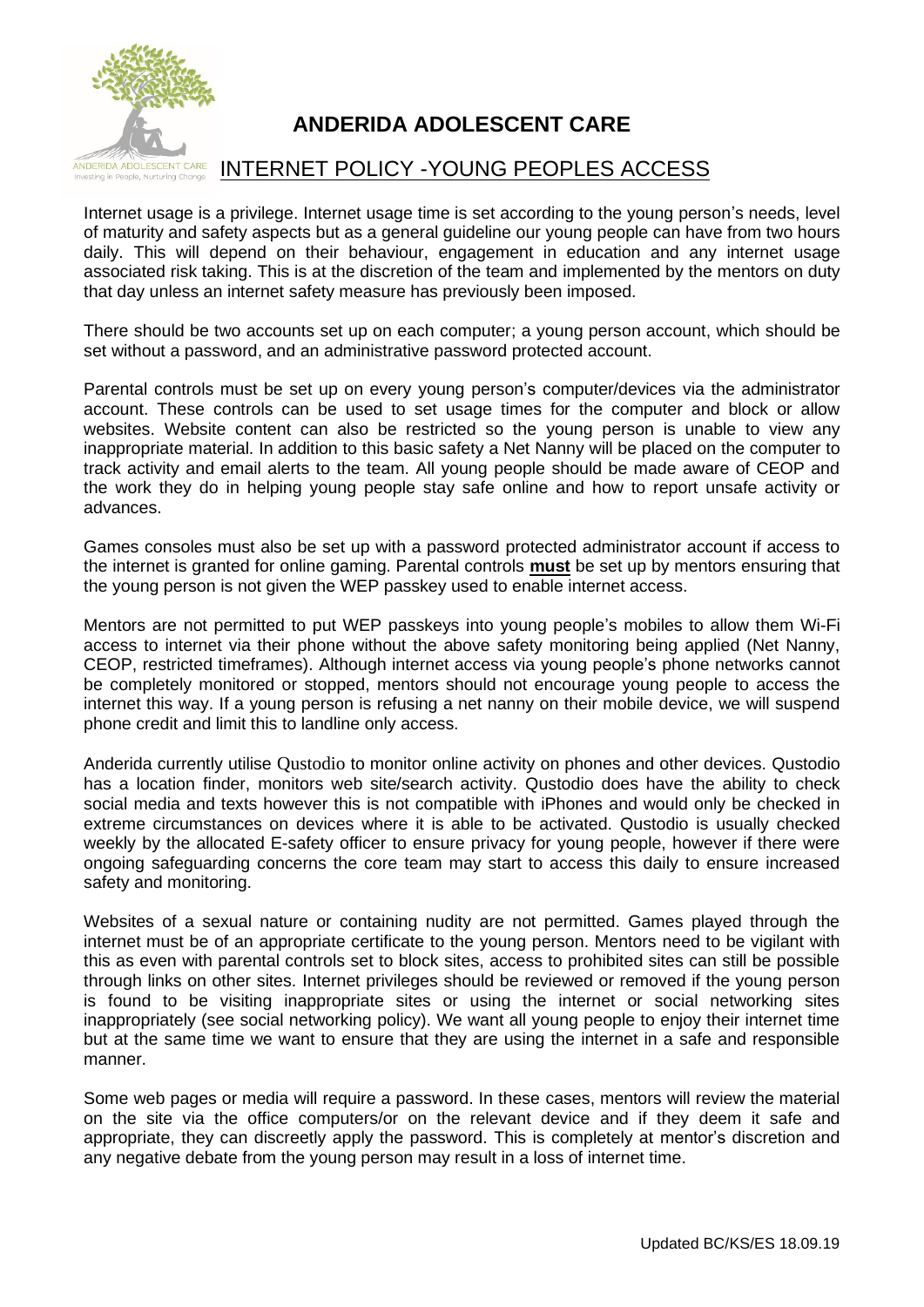Young people are **NOT** to be given any passwords, codes or WEP passkeys under any circumstances for any computer, games console or mobile phone. WEP passkeys, codes and passwords should be recorded in the internet section in the health and safety section and updated accordingly. If mentors have any reason to think that passwords may have been breached, they should change WEP passwords immediately and update the communication book/file.

Any damage to the computer will not only result in its removal but could also be viewed as criminal damage. Mentors should ensure that the computer is switched off correctly using the 'shut down' entry in the start menu at the end of **EVERY** session. Failure to do this will result in poor computer performance.

Please also refer to social networking policy for guidance on the use of Facebook and other social networking sites for mentors and young people.

### **CHANGING THE WI-FI PASSWORD**

### **Instructions**

In order to change a wireless password (this is the password required for your device or computer to connect wirelessly to the internet) you will need to get on the router admin site which you can access by typing the 192 in the web address bar on your internet browser.

### **IP address for NetGear is held in the Health & Safety folder – Internet section**

If you don't have the above routers you can determine your router's IP address by doing the following:

- Click 'start' then select 'run' in the menu.
- Type 'command' press the enter key.
- Type 'ipconfig/all' and then press 'enter'.
- Look through the list of information and record the number listed as 'default gateway'. Common router IP addresses are 192.168.1.1 and 192.168.0.1.

Open a [web](http://www.ehow.com/how_6800855_change-wep-password.html) browser (internet page) and enter the IP address found above into the address bar and then press 'enter.'

Type in your router's username and password and press the 'enter' key or 'OK'.

### **FOR NETGEAR:**

Username: admin Password: password

### **FOR BELKIN:**

Don't put in a password just click enter.

#### **CHANGE WI-FI PASSWORD FOR NETGEAR**

- On the left-hand side of the screen select 'wireless settings' from the menu. Scroll to the bottom of the page and select 'WEP' from the security mode options.
- Fill in the 'Key 1' box with your new wireless password.
- Click the appropriate button to save the changes and then close the browser window. The save button will vary based on your router; look for a button called 'save changes', 'save settings', 'Apply' or something similar.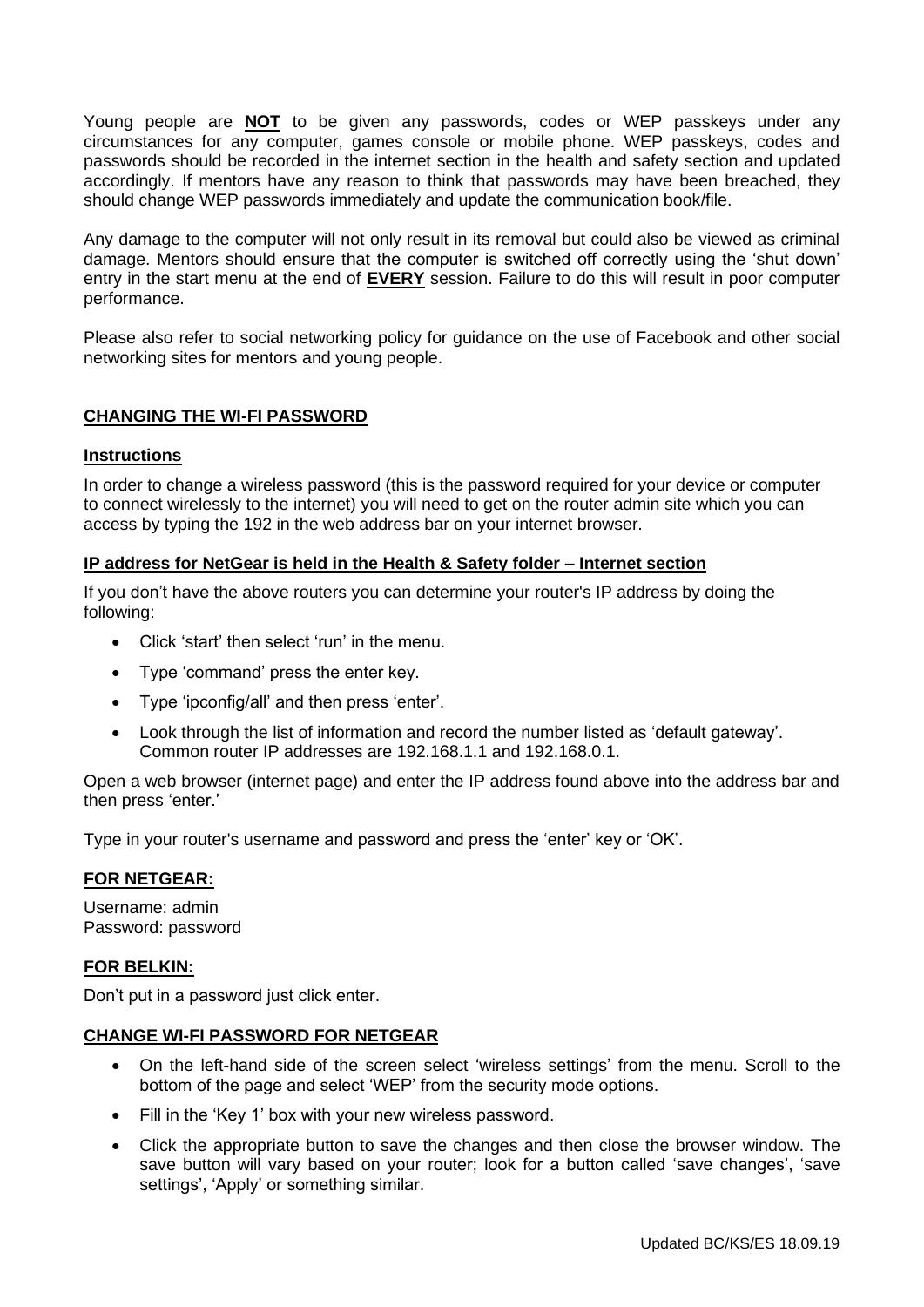### **CHANGE WI-FI PASSWORD FOR BELKIN**

- Click the 'wireless' tab on the left of your screen. Select the 'encryption' or 'security' tab to get to the security settings page.
- Select '128-bit WEP' from the drop-down menu
- Enter your new passphrase into the passphrase box then click 'generate'
- Click 'apply changes'

Ensure you update the new Wi-fi password in the internet section of the health and safety folder and also note the change in the comms book.

### **DELETING OLD, AND SETTING UP A NEW, USER ACCOUNTS**

This will need to be done on the young people's computer when a young person leaves Anderida Adolescent Care. It ensures that new young people coming in cannot view any of the old young people's downloaded items or personal material saved on the computer.

### **TO DELETE AN OLD ACCOUNT FROM A YOUNG PEOPLE'S COMPUTER:**

- Start up the computer.
- Select the administrator account and enter in the password. The password should be stored in the internet section of the health and safety folder.
- Go into the 'start' menu.
- Select 'control panel'
- Select 'user accounts'
- Select 'manage other accounts'
- Select the young person's account
- Select 'delete account'
- The next screen will ask if you want to keep the young person's files. Select 'delete files' as this will remove everything off the computer and make it ready for the next user.
- Select 'delete account' when it asks you if you are sure.

### **TO CREATE A NEW YOUNG PEOPLE ACCOUNT ON THE YOUNG PERSON'S COMPUTER:**

- Start up the computer.
- Select the administrator account and enter in the password. The password should be stored in the internet section of the health and safety folder.
- Go into the 'start' menu.
- Select 'control panel'
- Select 'user accounts'
- In the list on the window select 'manage another account' (blue writing).
- If you get a window asking for permission to continue, select 'yes'.
- In the resultant screen select 'create a new account'.
- In the resultant screen type young person's name in the new account name field.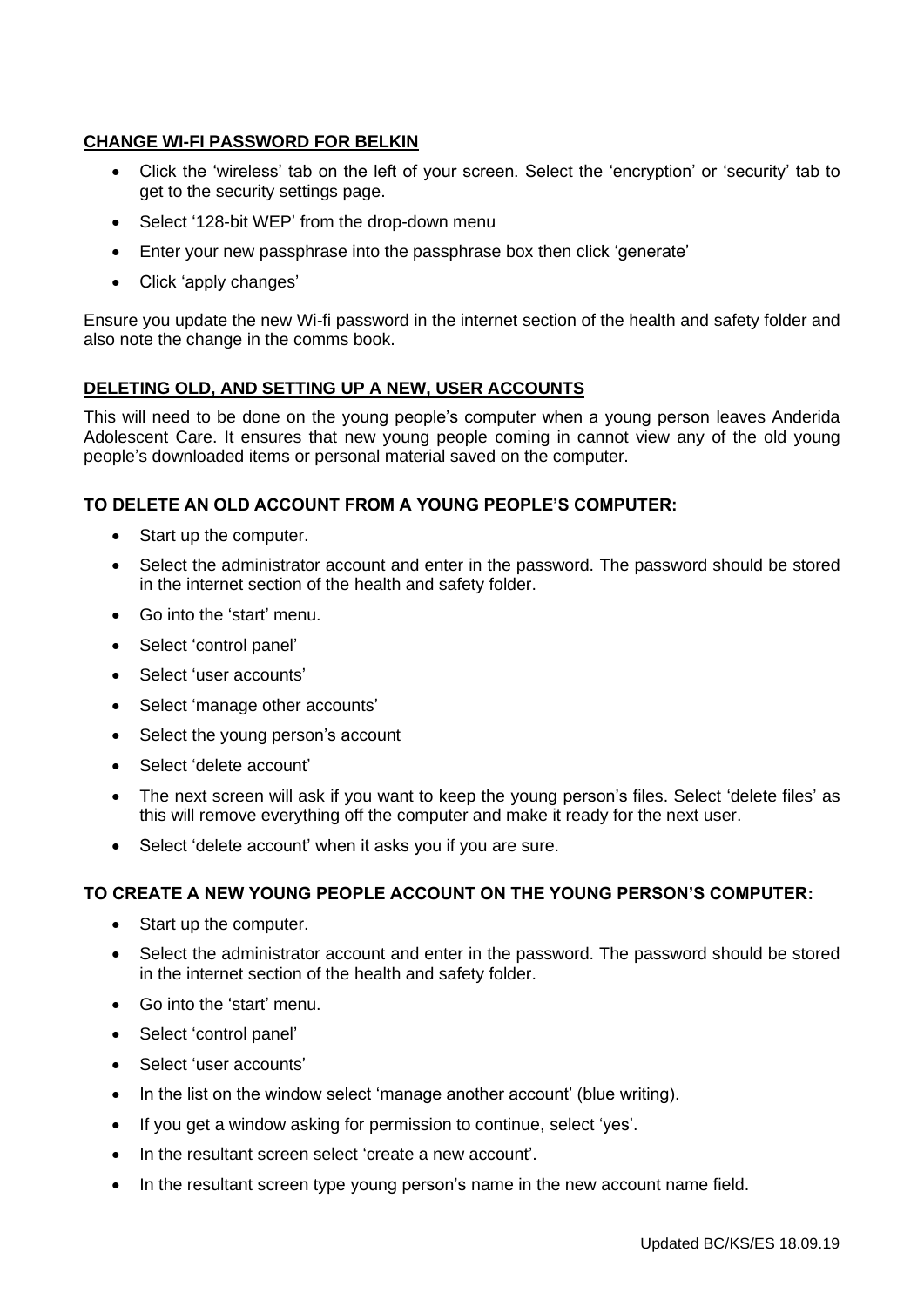- Select standard user by clicking in the circle next to that selection so that it turns blue.
- Click on 'create account'.
- You will see the new account appear in the top of the window.

### **DO NOT CLOSE ANYTHING DOWN YET AS YOU WILL THEN NEED TO SET UP PARENTAL CONTROLS**

- Select this account to change by clicking on it.
- Select 'set up parental controls' from the list in the resultant screen.
- Click on young person's account icon.
- Select 'on, enforce current settings'
- Select 'on' for activity reporting.
- Have a look on the windows settings you can adjust time setting for when they are allowed on the internet, games certificate ratings and you can block sites from this window. These are all self explanatory, just click on the links and follow the instructions selecting which options you want for each.
- Once you have selected your parental control settings, click 'OK' at the bottom of the screen.
- You will then need to restart the computer for the changes to take effect.

### **IF YOUR WI-FI OR NETWORK CONNECTION SUDDENLY STOPS WORKING**

The most common solution to this problem is to switch off the router for 10 seconds then switch on again. There is usually a small button on the side or back of the router. If you cannot locate this then unplug the power cord. Wait for a few minutes for the router to renew its settings and reconnect. Then try to get on the internet again.

### **If this doesn't work, then try the following:**

Restart both computers.

### **If this doesn't work, then try the following:**

- Go into the 'start' menu on the computer that will not connect to the network or internet (the start button is located on the bottom far left of the screen, hover the mouse over it and a small box should appear telling you that it is the start menu).
- Select 'control panel' which is on the right side of the menu.
- Find the 'network and sharing centre' icon and click on it.
- In the window, it will show you the connection status 'connected' or 'disconnected'. If it is showing as connected, it will show the signal strength as 'good' which are the green bars (this may vary according to each computer). Try disconnecting, clicking first on 'disconnect' in blue (halfway down on the right-hand side of the window).
- Then reconnect by clicking on 'connect to a network' and selecting AAC or Anderida in the resultant window. Then click on 'connect' at the bottom of the window.